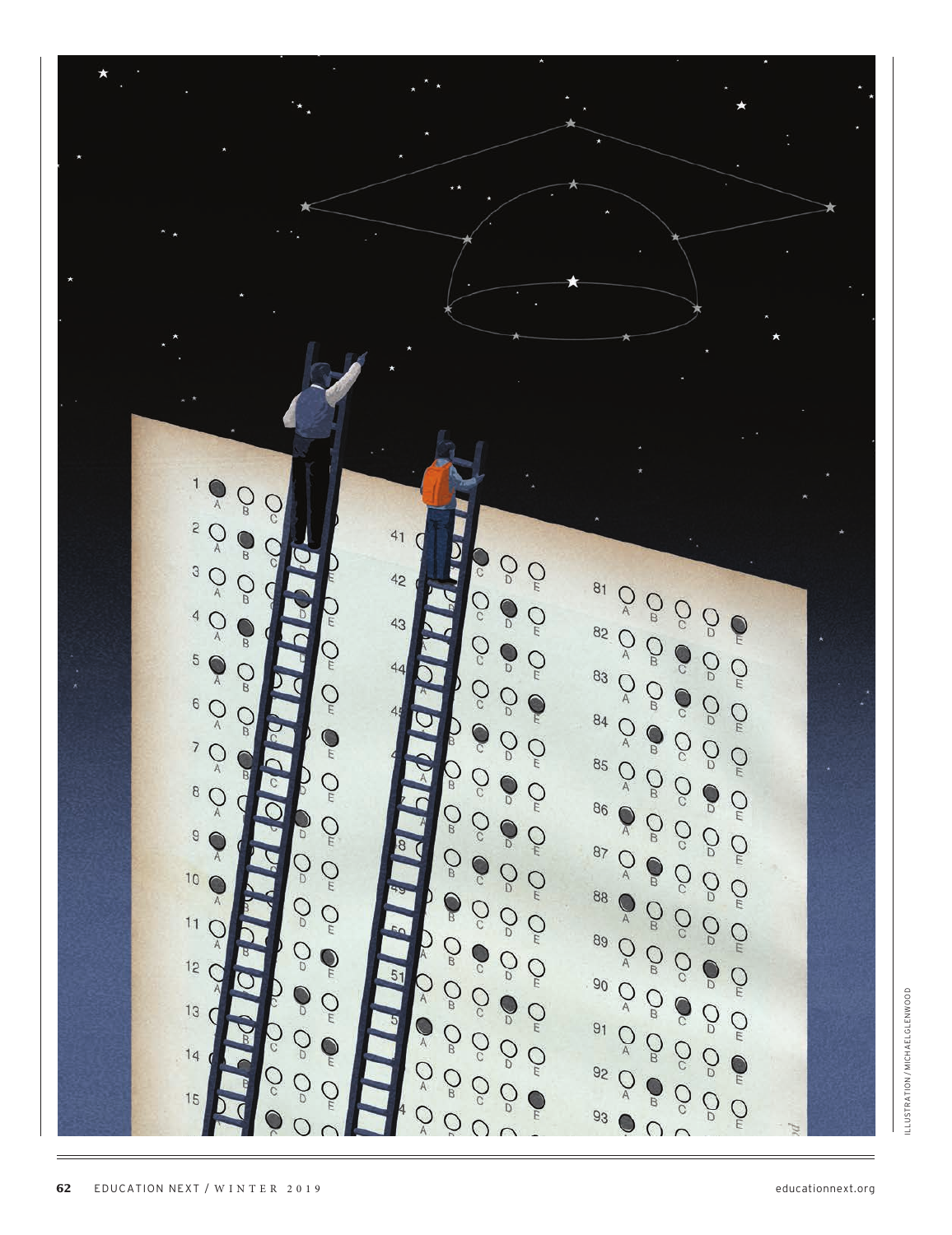**research**

# THE FULL **MEASURE** QFA, TEACHER

# USING VALUE-ADDED to assess effects on student behavior

**WHEN STUDENTS LOOK BACK** on their most important teachers, the social aspects of their education are often what they recall. Learning to set goals, take risks and responsibility, or simply believe in oneself are often fodder for fond thanks—alongside mastering precalculus, becoming a critical reader, or remembering the capital of Turkmenistan.

It's a dynamic mix, one that captures the broad charge of a teacher: to teach students the skills they'll need to be productive adults. But what, exactly, are these skills? And how can we determine which teachers are most effective in building them?

Test scores are often the best available measure of student progress, but they do not capture every skill needed in adulthood. A growing research base shows that noncognitive (or socio-emotional) skills like adaptability, motivation, and self-restraint are key determinants of

adult outcomes. Therefore, if we want to identify good teachers, we ought to look at how teachers affect their students' development across a range of skills—both academic and non-cognitive.

A robust data set on 9th-grade students in North Carolina allows me to do just that. First, I create a measure of non-cognitive skills based on students' behavior in high school, such as suspensions and on-time grade progression. I then calculate effectiveness ratings based on teachers' impacts on both test scores and non-cognitive skills and look for connections between the two. Finally, I explore the extent to which measuring teacher impacts on behavior allows us to better identify those truly excellent educators who have long-lasting effects on their students.

I find that, while teachers have notable effects on both test scores and non-cognitive skills, their impact

by C. KIRABO JACKSON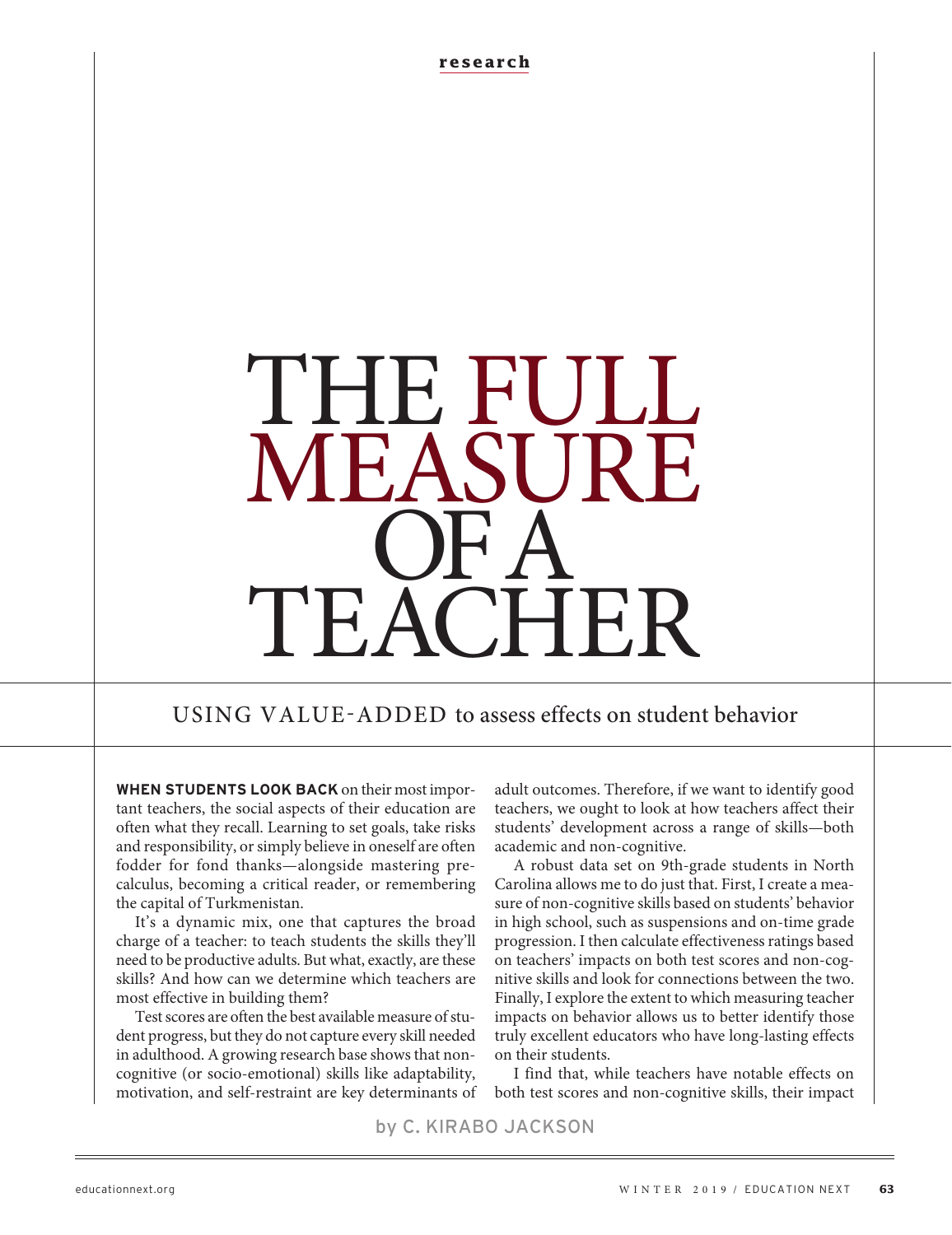on non-cognitive skills is 10 times more predictive of students' longer-term success in high school than their impact on test scores. We cannot identify the teachers who matter most by using test-score impacts alone, because many teachers who raise test scores do not improve non-cognitive skills, and vice versa.

These results provide hard evidence that measuring teachers' impact through their students' test scores captures only a fraction of their overall effect on student success. To fully assess teacher performance, policymakers should consider measures of a broad range of student skills, classroom observations, and responsiveness to feedback alongside effectiveness ratings based on test scores.

## **A Broad Notion of Teacher Effectiveness**

Individual teacher effectiveness has become a major focus of school-improvement efforts over the last decade, driven in part by research showing that teachers who boost students' test scores also affect their success as

Is it possible to combine these two ideas by determining which individual teachers are most effective at helping students develop non-cognitive skills?

To examine this question, I look to North Carolina, which collects data on test scores and a range of student behavior. I use data on all public-school 9th-grade students between 2005 and 2012, including demographics, transcript data, test scores in grades 7 through 9, and codes linking scores to the teacher who administered the test. The data cover about 574,000 students in 872 high schools. I focus on the 93 percent of 9th-grade students who took classes in which teachers will also have traditional test score-based value-added ratings: English I and one of three math classes (algebra I, geometry, or algebra II).

I use these data to explore three major questions. First, how predictive is student behavior in 9th grade of later success in high school, compared to student test scores? Second, are teachers who are better at raising test scores also better at improving student behavior? And



# IF WE WANT TO IDENTIFY GOOD TEACHERS, we ought to look at how teachers affect their students' development across a range of skills—both academic and non-cognitive.

adults, including being more likely to go to college, have a job, and save for retirement (see "Great Teaching," *research,* Summer 2012). Economists and policymakers have used students' standardized test scores to develop measures of teacher performance, chiefly through a formula called value-added. Value-added models calculate individual teachers' impacts on student learning by charting student progress against what they would ordinarily be expected to achieve, controlling for a host of factors. Teachers whose students consistently beat those odds are considered to have high value-added, while those whose students consistently don't do as well as expected have low value-added.

At the same time, policymakers and educators are focused on the importance of student skills not captured by standardized tests, such as perseverance and collaborating with others, for longer-term adult outcomes. The 2015 federal Every Student Succeeds Act allows states to consider how well schools do at helping students create "learning mindsets," or the non-cognitive skills and habits that are associated with positive outcomes in adulthood. In one major experiment in California, for example, a group of large districts is tracking progress in students' non-cognitive skills as part of their reform efforts.

finally, what measure of teacher performance is more predictive of students' long-term success: impacts on test scores, or impacts on non-cognitive skills?

## **The Predictive Power of Student Behavior**

To explore the first question, I create a measure of students' non-cognitive skills by using the information on their behavior available in the 9th-grade data, including the number of absences and suspensions, grade point average, and on-time progression to 10th grade. I refer to this weighted average as the "behavior index." The basic logic of this approach is as follows: in the same way that one infers that a student who scores higher on tests likely has higher cognitive skills than a student who does not, one can infer that a student who acts out, skips class, and fails to hand in homework *likely*  has lower non-cognitive skills than a student who does not. I also create a test-score index that is the average of 9th-grade math and English scores.

I then look at how both test scores and the behavior index are related to various measures of high-school success, using administrative data that follow students' trajectories over time. The outcomes I consider include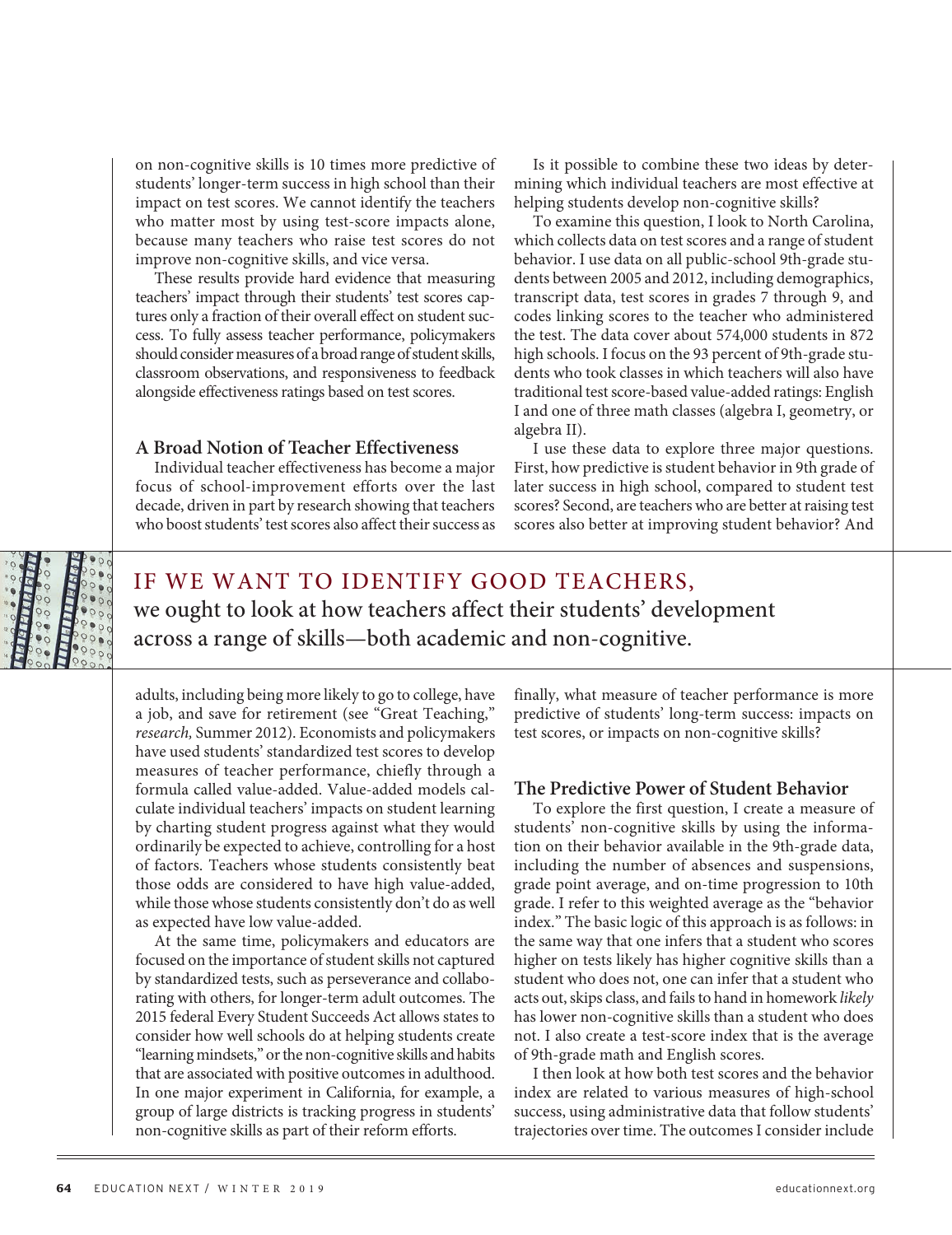## **research**

## MEASURING TEACHER EFFECTIVENESS JACKSON

graduating high school on time, grade-point average at graduation, taking the SAT, and reported intentions to enroll in a four-year college. Roughly 82 percent of students graduated, 4 percent are recorded as having dropped out, and the rest either moved out of state or remained in school beyond their expected graduation year. Because I am interested in how changes in these skill measures predict long-run outcomes, I control for the student's test scores and behavior in 8th grade. In addition, my analysis adjusts for differences in parental education, gender, and race/ethnicity.

My first set of results shows that a student's behavior index is a much stronger predictor of future success than her test scores. Figure 1 plots the extent to which increasing test scores and the behavior index by one standard deviation, equivalent to moving a student's score from the median to the 85th percentile on each measure, predicts

improvements in various outcomes. A student whose 9th-grade behavior index is at the 85th percentile is a sizable 15.8 percentage points more likely to graduate from high school on time than a student with a median behavior index score. I find a weaker relationship with test scores: a student at the 85th percentile is only 1.9 percentage points more likely to graduate from high school than a student whose score is at the median. The behavior index is also a better predictor than 9th-grade test scores of high-school GPA and the likelihood that a student takes the SAT and plans to attend college.

While these patterns reveal that the behavior index is a good predictor of educational attainment, they are descriptive. They do not show that teachers impact these behavior, and they do not show that teacher impacts on these measures will translate into improved longer-run success. I next examine these more causal questions.

## **Applying Value-Added to Non-Cognitive Skills**

The predictive power of the behavior index suggests that improving behavior could yield large benefits, but it leaves open the question of whether teachers who improve student behavior are different from teachers who improve test scores. This is important, because if

teachers who are more effective at raising test scores are also more effective at improving behavior, then we will not improve our ability to identify teachers who improve long-run student outcomes by estimating teacher impacts on behavior. In contrast, if the group of teachers who are effective at improving test scores includes some who are above average, average, or even below average at improving behavior, then having non-cognitive effectiveness ratings will allow us to identify truly excellent teachers who may have the largest impact on longer-run outcomes by improving *both* test scores and behavior.

To assess this, I employ separate value-added models to evaluate the unique contribution of individual teachers to test scores and to the behavior index. I group teachers by their ability to improve behavior, and plot the distribution of test-score value-added among teachers in each group. If teachers who improve one skill are

# **Behavior Is a Stronger Predictor of Student Success(Figure 1)**

*Improving a 9th-grade student's rank on the behavior index predicts greater high-school and college-going success than moving a student's test scores the same amount.*



NOTE: Analysis adjusts for differences in students' test scores and behavior in 8th grade, gender, race/ethnicity, and parental education.

**SOURCE:** Author's calculations using information from the North Carolina Education Research Data Center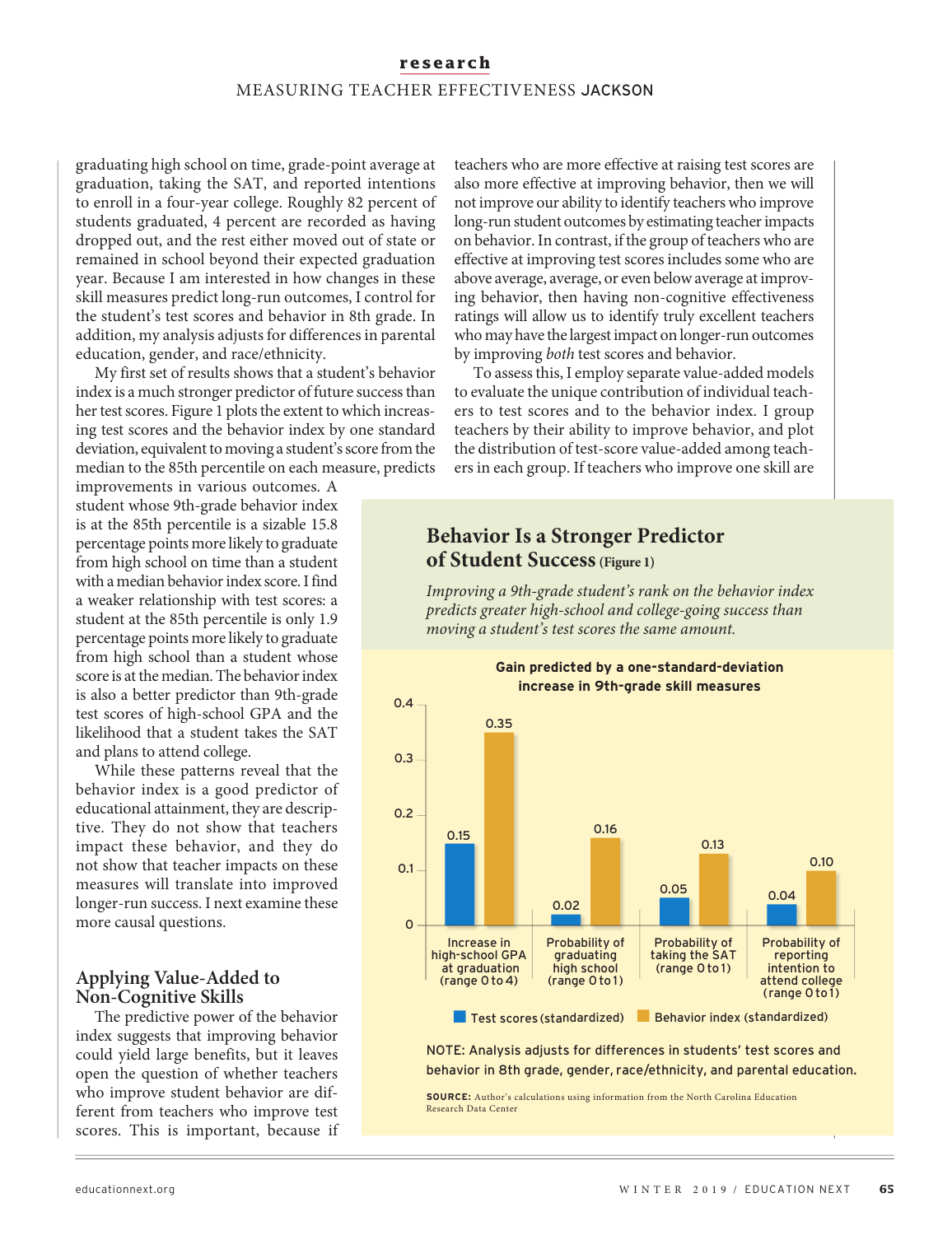also those who improve the other, the average test-score value-added should be much higher in groups with higher behavior value-added, and there should be little overlap in the distribution of test-score value-added across the behavior value-added groups.

dimension is a poor predictor of the other. For example, among the bottom third of teachers with the worst behavior value-added, nearly 40 percent are above average in test-score value-added. Similarly, among the top third of teachers with the best behavior value-added, only 58 percent of teachers are above average in test-score value-

That's not what the data show. Although teachers

# A STUDENT'S BEHAVIOR INDEX IS A MUCH STRONGER PREDICTOR of future success than her test scores.

with higher behavior value-added tend to have somewhat higher test-score value-added, there is considerable overlap across groups (see Figure 2). That is, although teachers who are better at raising test scores tend to be better at raising the behavior index, *on average,* effectiveness along one added. This reveals not only that many teachers who are excellent at improving one skill are poor at improving the other, but also that knowing a teacher's impact on one skill provides little information on the teacher's impact on the other.

# **Many Teachers Who Excel at Improving Test Scores Do Not Improve Behavior (Figure 2)**

*Only 58 percent of teachers in the top third in improving student behavior rank above average in test-score value-added.*



#### **Test-score value-added grouped by behavior value-added**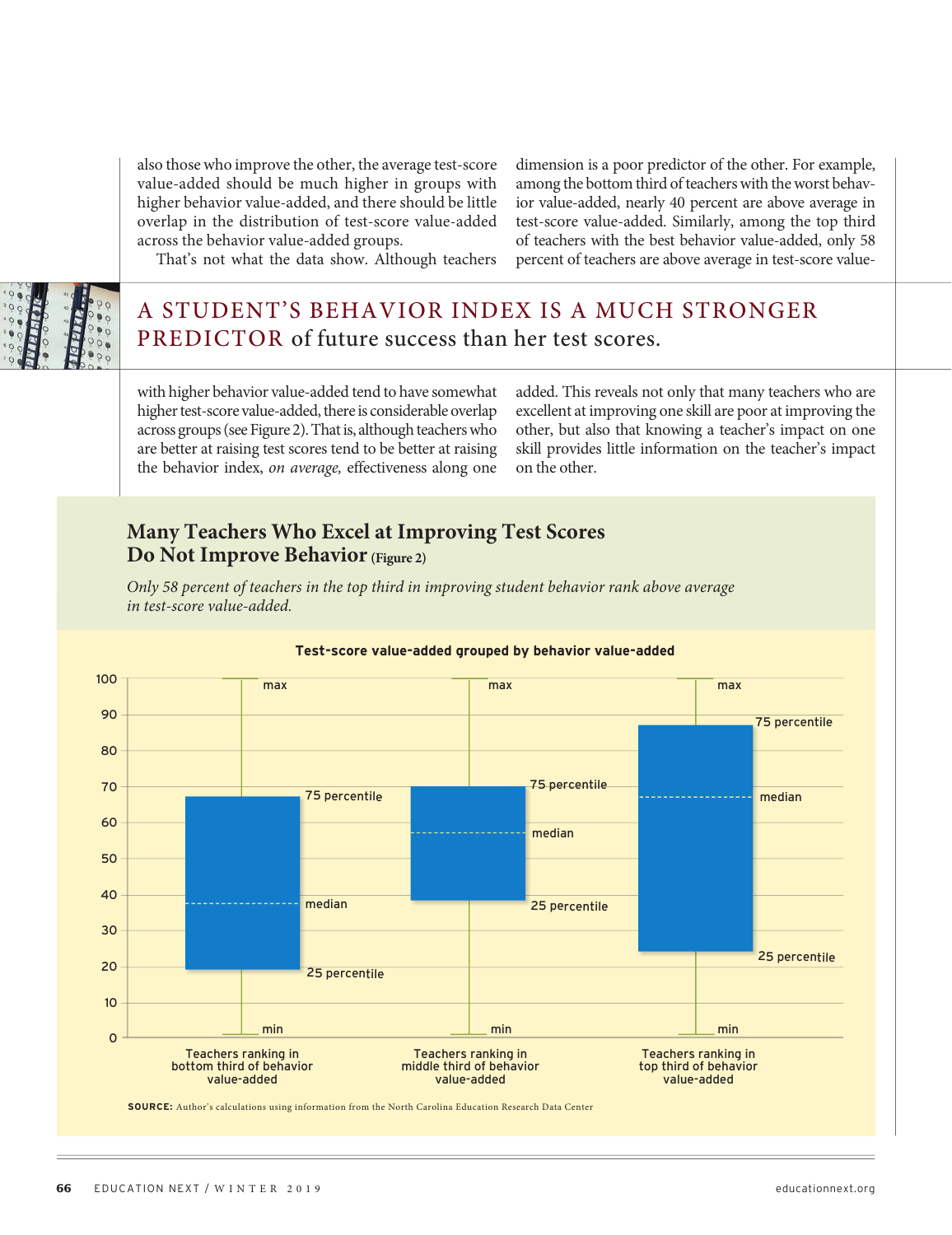## **research** MEASURING TEACHER EFFECTIVENESS JACKSON

## **Impacts on High-School Success**

The patterns I have documented so far suggest that there could be considerable gains to using teacher impacts on both test scores and behavior to identify teachers who may improve longer-run outcomes. To assess this directly, I examine the extent to which the estimated value-added of a student's teacher in 9th grade influenced his or her outcomes at the end of high school, such as graduating on time, taking the SAT, and planning to go to college. To avoid biases, I use a teacher's value-added based on her impacts *in other years* as my measure of teacher effectiveness. I then estimate two impacts on students' longer-run outcomes: the impact of having a teacher whose test-score valueadded is one standard deviation higher than the median, and that of having a teacher whose behavior value-added is one standard deviation higher.

A teacher's value-added to 9th-grade behavior is a much stronger predictor of her impacts on subsequent educational attainment than her impacts on 9th-grade test scores (see Figure 3). For example, having a teacher at the 85th percentile of test-score value-added would increase a student's chances of graduating high school on time by about 0.12 percentage points compared to having an average teacher. In contrast, having a teacher at the 85th percentile of behavior value-added would increase high-school graduation by about 1.46 percentage points compared to having an average teacher.

In other words, the impact of teach-

ers on behavior is about 10 times more predictive of whether they increase students' high-school completion than their impacts on test scores. This basic pattern holds true for all of the longer-run outcomes examined, including plans to attend college. Remarkably, the causal estimates in Figure 3 are almost exactly what one might have expected from the descriptive patterns in Figure 1.

These results confirm an idea that many believe to be true but that has not been previously documented—that teacher effects on test scores capture only a fraction of their impact on their students. The fact that teacher impacts on behavior are much stronger predictors of their impact on longer-run outcomes than test-score impacts, and that

# **Teachers Who Improve Student Behavior Matter Most (Figure 3)**

*A teacher's impact on behavior is about 10 times more predictive of her impact on high-school graduation than her impact on test scores. This pattern holds true across multiple measures of high-school success.* 



**Impact of teacher value-added on high-school and college-going outcomes**

is one standard deviation more effective in improving test scores to the behavior index.

**SOURCE:** Author's calculations using information from the North Carolina Education Research Data Center

teacher impacts on test scores and those on behavior are largely unrelated, means that the lion's share of truly excellent teachers—those who improve long-run outcomes will not be identified using test-score value-added alone.

To make this point more concretely, I look at another group of teachers: those in the top 10 percent based on their impacts on high-school graduation. I then look at whether these teachers are also in the top 10 percent based on their test-score value-added and their behavior value-added. Behavior value-added does a much better job of identifying those teachers that improve on-time graduation: 93 percent of teachers in the top 10 percent with respect to graduation are also in the top 10 percent of behavior